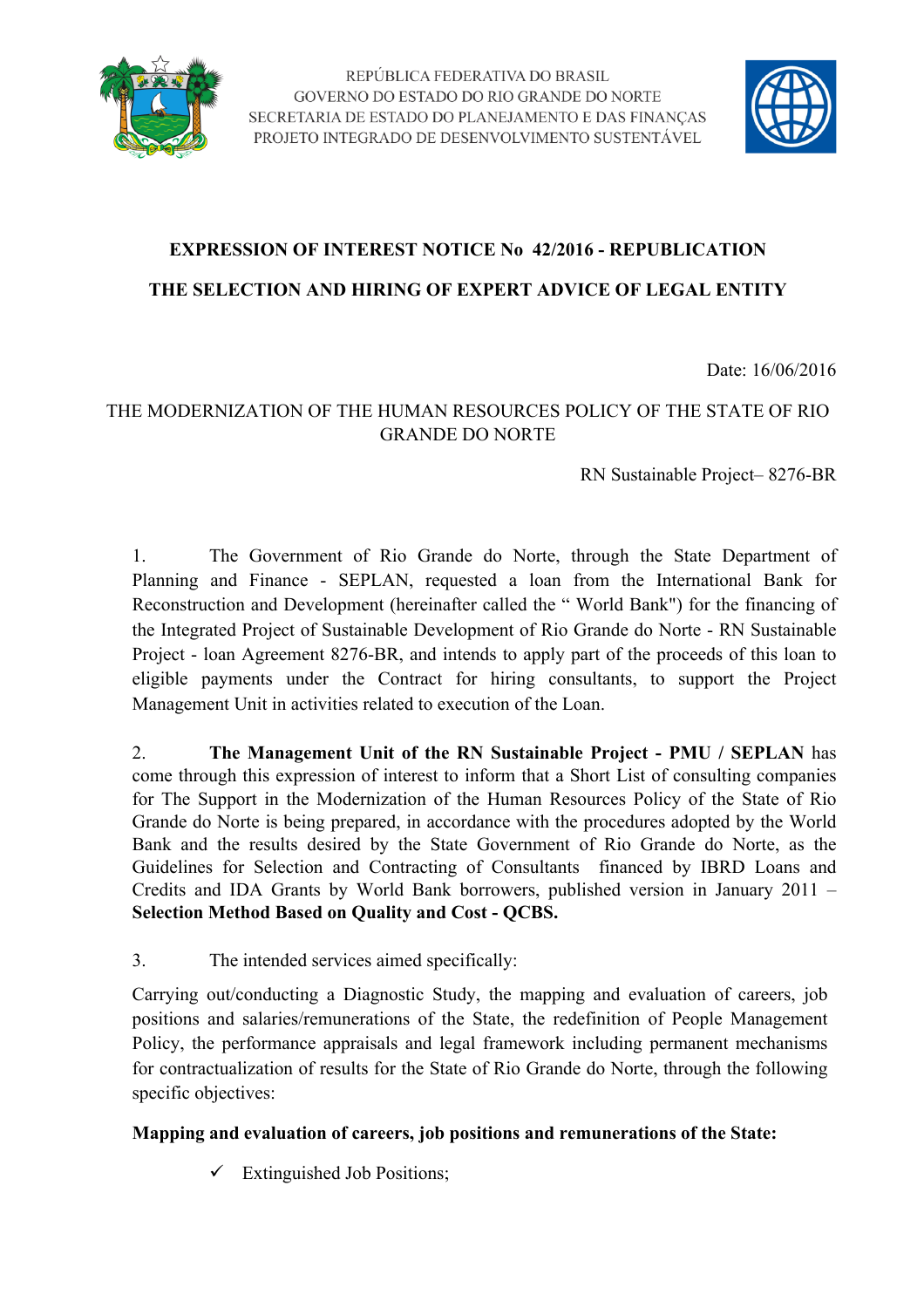

REPÚBLICA FEDERATIVA DO BRASIL GOVERNO DO ESTADO DO RIO GRANDE DO NORTE SECRETARIA DE ESTADO DO PLANEJAMENTO E DAS FINANÇAS PROJETO INTEGRADO DE DESENVOLVIMENTO SUSTENTÁVEL



- $\checkmark$  Related Job Positions;
- $\checkmark$  Creating and/or updating of Careers Path;
- $\checkmark$  Compatible Remuneration with the career and job positions.
- **Redefinition of People Management Policy;**
- $\checkmark$  Management by competence or meritocracy;
- $\checkmark$  Training/empowerment Plan and Continuous Improvement;
- $\checkmark$  Quality of live and at work.

• **The Elaboration of the Guidelines for the regulation of Probationary Period;**

• **The Structuring of the Instruments/tools for the assessment of the performance by competences and results;**

• **The Reviewing and Updating of the Legal Framework on the People Management Policy;**

#### • **Definition of the permanent mechanisms of contratualization/contracting of results in accordance with the new People Management Policy.**

4. The Eligible Companies that are interested in providing the services must express interest by means of correspondence accompanied by/together with information demonstrating the experience and expertise required to perform the services, attesting/showing technical capacity gleaned from conducting similar studies/services that have been completed and containing at least the following information:

| <b>GUIDELINES/CRITERIA</b> |                                                                                                                            | <b>TYPE</b>                          | <b>POINTS</b><br>$(M\acute{A}X.)$ |
|----------------------------|----------------------------------------------------------------------------------------------------------------------------|--------------------------------------|-----------------------------------|
| 1.                         | <b>BASIC REQUIREMENTS</b>                                                                                                  |                                      |                                   |
| 1.1                        | Proven Experience in consulting in the area on the<br>people management                                                    | Eliminatory                          |                                   |
| 2.                         | <b>GENERAL QUALIFICATIONS</b>                                                                                              |                                      |                                   |
| 2.1                        | Experience in the preparation of people management<br>policy for the public sector                                         | Eliminatory<br>and<br>Classificatory | 30                                |
| 3.                         | <b>SPECIFIC QUALIFICATIONS</b>                                                                                             |                                      |                                   |
| 3.1                        | Experience in structuring the Career Path/job positions<br>Plans, Career and remunerations/salaries for public<br>servants | Classificatory                       | 30                                |
| 3.2                        | Experience in mapping the skills/competencies and in<br>the planning of the performance management policy                  | Classificatory                       | 20                                |
| 3.3                        | Experience in the elaboration of capacity building<br>strategies and development of human resources                        | Classificatory                       | 20                                |